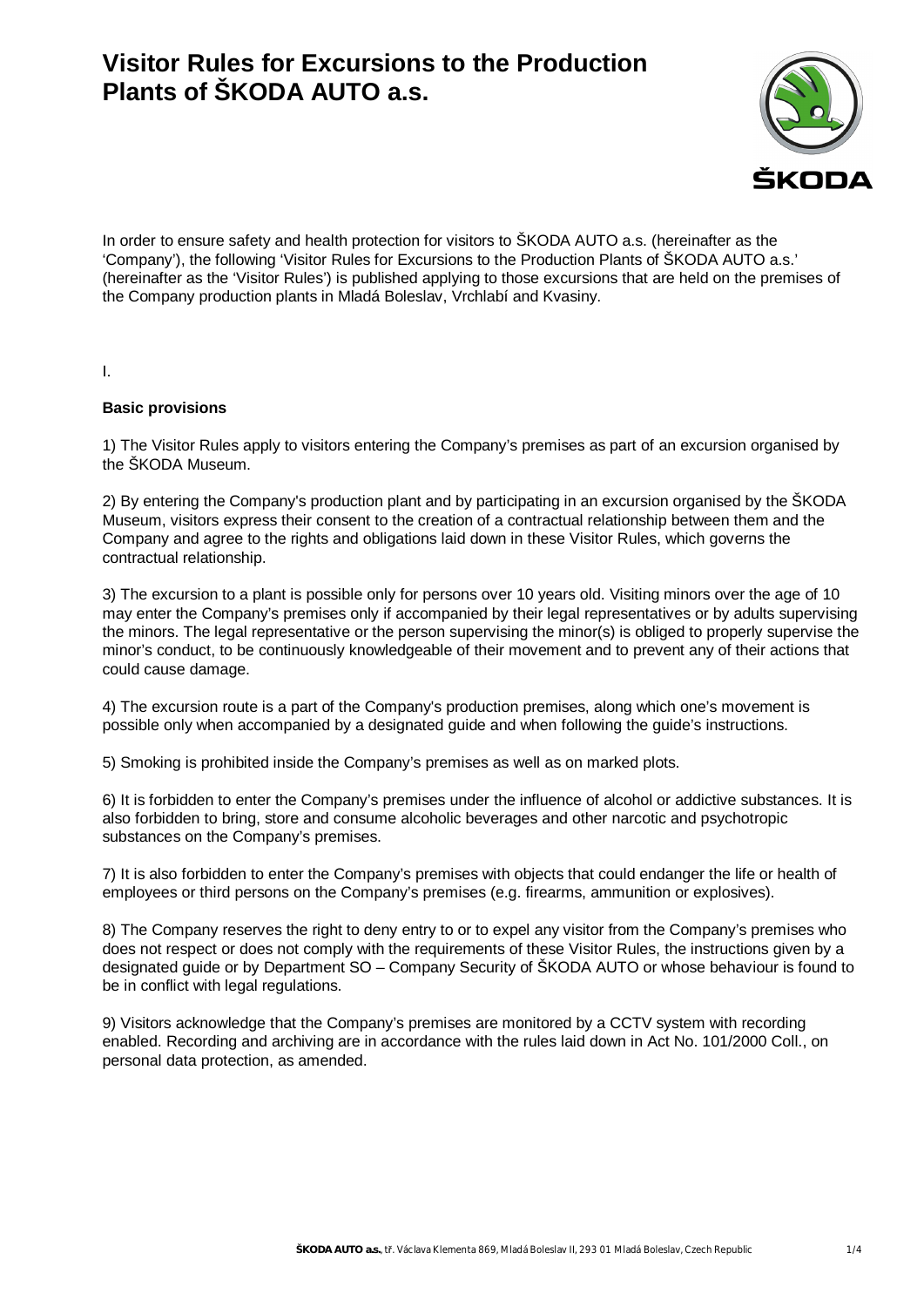

10) Making any images, photographs or filming, etc. is prohibited on the Company's premises. Equipment able to make image records means in particular cameras, video cameras and mobile phones with integrated cameras as well as laptops and other devices with integrated cameras.

11) The Company's liability for any damages incurred by visitors during an excursion is governed by generally binding legal regulations.

12) Visitors, legal representatives of minors or person supervising minors shall be liable for infringing the Visitor Rules and for damage caused in accordance with generally binding legal regulations.

II.

## **Visitor's duties**

1) Visitors enter the Company's premises voluntarily and are obliged to respect all instructions given by their designated guides as well as occupational safety and health internal regulations on movement within the Company's premises so as not to expose themselves to a risk of injury or material damage.

2) Visitors are obliged to conduct in such a way that no Company's legitimate interests and property be jeopardised or damaged, including intangible assets (intellectual property, know-how, etc.). Visitors are also obliged to protect the environment – that is to keep things tidy and protect the greenery.

3) In the case of evacuation of persons from the Company's premises, visitors are obliged to follow the pictograms of escape routes and the instructions given by persons authorised to coordinate the evacuation.

4) Visitors are obliged to move only on pedestrian pathways and on marked pedestrian walkways in production shops (it is particularly forbidden to enter handling areas and any areas or places where material is loaded or unloaded, storage areas of finished vehicles, test polygons, areas of siding rails, etc.). An exception to this rule is the premises of the ŠKODA Parts Centre, where it is not possible to comply with the condition, therefore it is necessary to follow the route under the guide's instructions.

5) Visitors may enter the Company's premises **only in sturdy shoes without high heels**.

6) Visitors cannot bring bulky luggage with them for the excursion, which may put other visitors or the Company's operation at risk. Visitors are obliged to leave their bulky luggage at a predetermined place in accordance with the guide's instructions.

7) It is forbidden to move away from the group and the guide outside the designated route.

8) Visitors are obliged to pay increased attention when crossing roads due to vehicle traffic (the Company's premises are governed by Act No. 361/2000 Coll., on road traffic and on amendments to certain acts, and Decree No. 30/2001 Coll., which implements the road traffic rules and the road traffic regulation and management).

9) Visitors are obliged to pay attention to the movement of means of transport in the production shops and to give them way. Visitors are obliged to allow the passage of means of transport.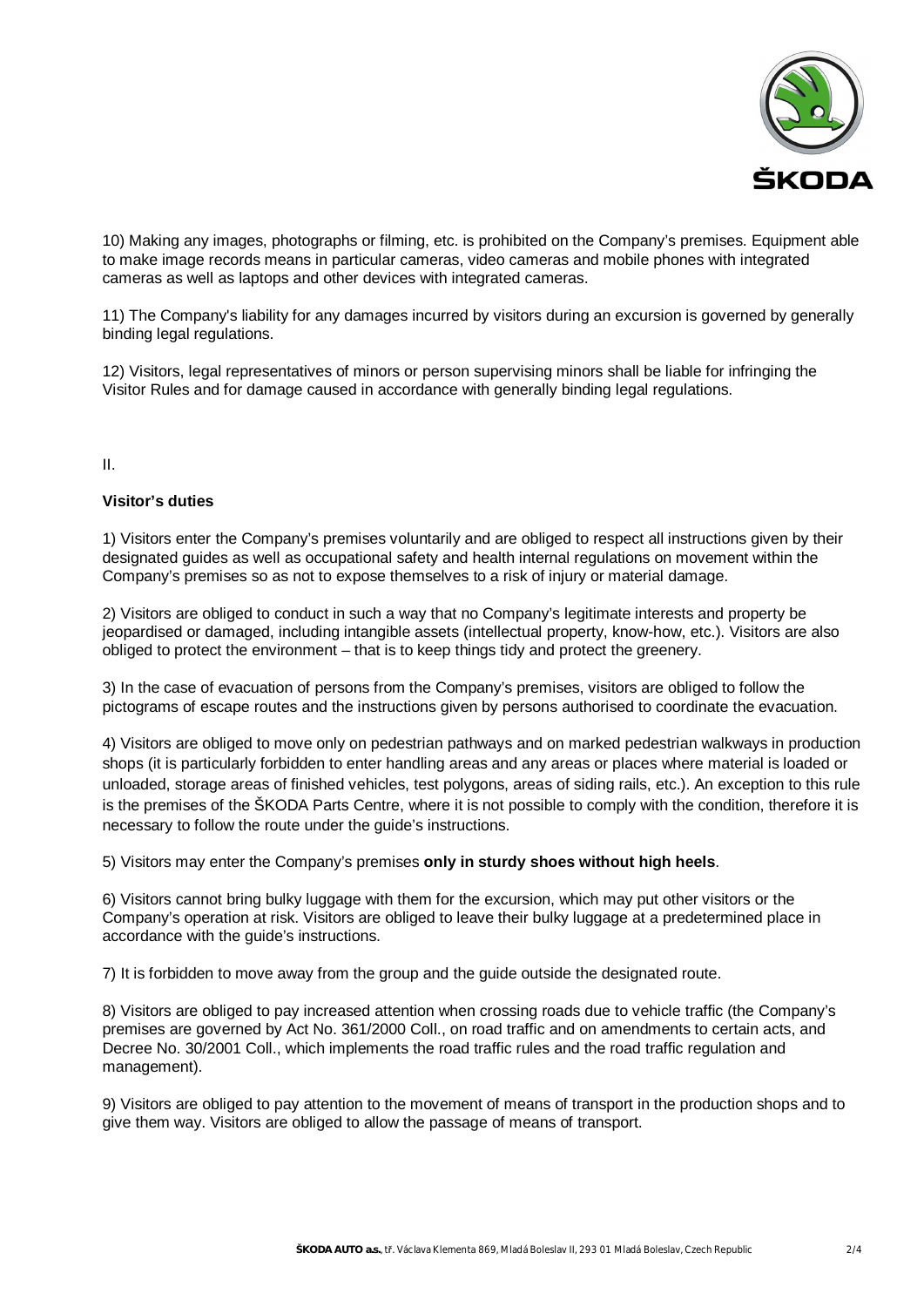

10) If a visitor wants to leave the excursion, they are obliged to tell the guide, who will make sure that the visitor is safely escorted from the Company's premises.

11) In view of passing industrial trucks, visitors are obliged to carefully monitor the traffic on the roads which the excursion route leads along.

12) Visitors are obliged to follow the safety instructions on safety signs placed at the entrances to buildings.

13) In the event of an accident, a visitor's deteriorated health condition during the excursion or other sudden need of a visitor to leave the excursion, the visitor needs to immediately tell the guide.

14) Visitors are obliged to use personal protective equipment assigned by the guide (goggles, high-visibility vests, technical equipment).

15) Visitors must not touch operation equipment, products and packaging or in any way handle the Company's equipment.

#### III.

## **Visitor's obligations during an excursion to the Foundry and the Forge**

1) Visitors are allowed to enter only when using PPE: safety goggles, high visibility clothes or vests.

2) Visitors are allowed to enter only in clothes covering both arms and legs.

3) Entry is allowed only in sturdy shoes (closed heels and toes) without high heels.

4) Due to the safety risks that arise from the activities when distributing liquid metal, visitors are obliged to act with particular caution and concentration when moving around the Foundry.

5) A vehicle carrying liquid metal has a warning beacon and lights on and always takes precedence.

6) Visitors must not enter the roadway in such a way that a vehicle carrying liquid metal be suddenly forced to brake or change direction.

IV.

#### **Visitor's obligations during an excursion to the Paint Shop**

1) Visitors are allowed to enter only when using PPE: a white coat approved for movement in paint shops, sturdy shoes (closed heels and toes), no high heels.

2) Visitors cannot be wearing scarves, hats and other clothing posing a risk of fibre contamination.